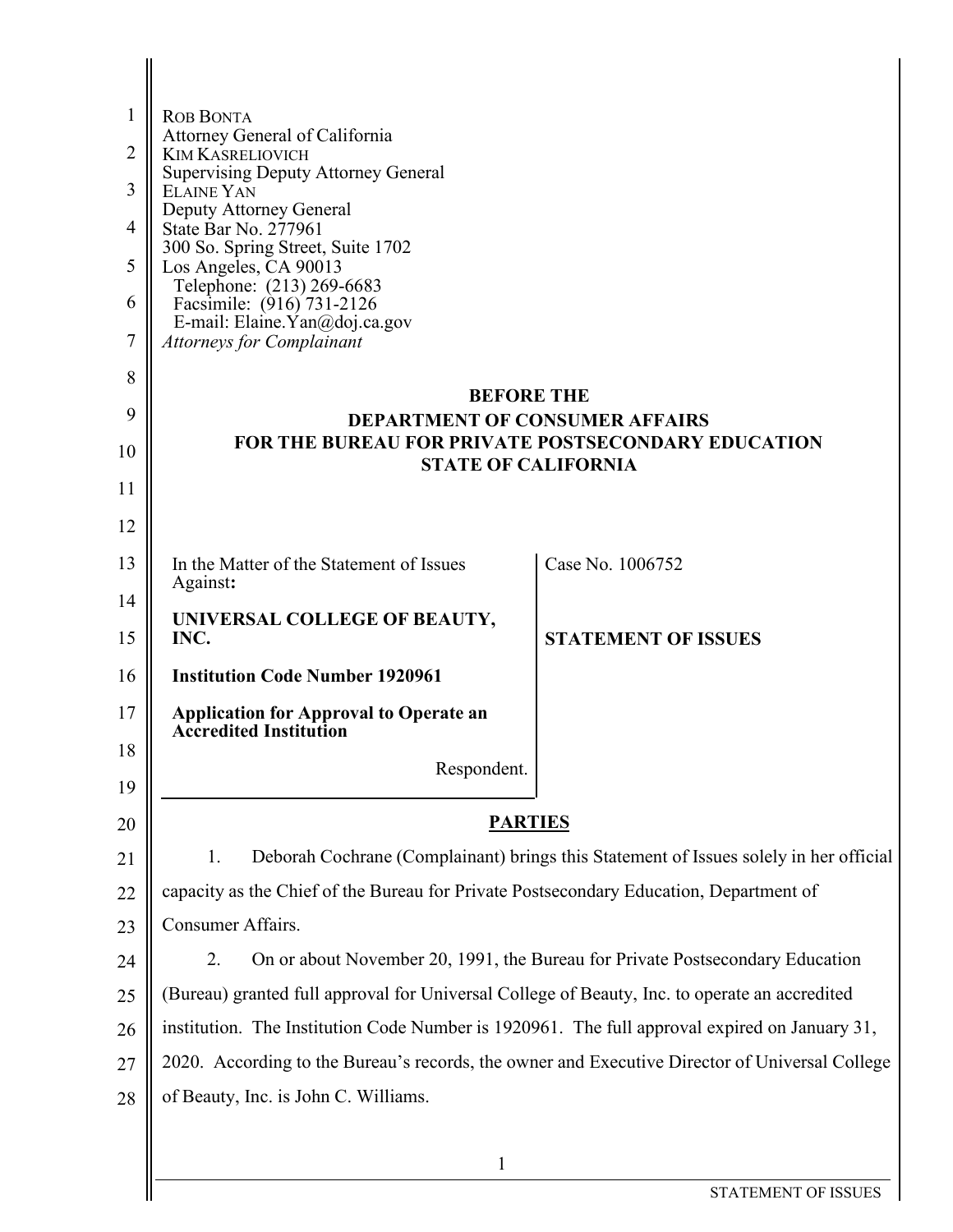| 1              | 3.<br>On or about February 4, 2020, the Bureau received an Application for Approval to             |  |
|----------------|----------------------------------------------------------------------------------------------------|--|
| $\overline{2}$ | Operate an Accredited Institution from Universal College of Beauty, Inc. to renew its approval.    |  |
| 3              | This application is a new approval application and not a renewal application. On or about          |  |
| $\overline{4}$ | January 30, 2020, Universal College of Beauty, Inc. certified under penalty of perjury to the      |  |
| 5              | truthfulness of all statements, answers, and representations in the application. The Bureau denied |  |
| 6              | the application on April 15, 2021.                                                                 |  |
| 7              | <b>JURISDICTION</b>                                                                                |  |
| 8              | This Statement of Issues is brought before the Director of the Department of<br>4.                 |  |
| 9              | Consumer Affairs for the Bureau for Private Postsecondary Education, under the authority of the    |  |
| 10             | following laws. All section references are to the California Education Code (Code) unless          |  |
| 11             | otherwise indicated.                                                                               |  |
| 12             | <b>STATUTORY PROVISIONS</b>                                                                        |  |
| 13             | Section 94885, states in pertinent part:<br>5.                                                     |  |
| 14             | (a) The bureau shall adopt by regulation minimum operating standards for an institution            |  |
| 15             | that shall reasonably ensure that all of the following occur:                                      |  |
| 16             | .                                                                                                  |  |
| 17             | (9) The institution is maintained and operated in compliance with this chapter and all other       |  |
| 18             | applicable ordinances and laws.                                                                    |  |
| 19             | 6. Section 94996 states:                                                                           |  |
| 20             | Except as exempted in Article 4 (commencing with Section 94874) or in compliance with              |  |
| 21             | the transition provisions in Article 2 (commencing with Section 94802), a person shall not open,   |  |
| 22             | conduct, or do business as a private postsecondary educational institution in this state without   |  |
| 23             | obtaining an approval to operate under this chapter.                                               |  |
| 24             | $\frac{1}{1}$                                                                                      |  |
| 25             | $\frac{1}{1}$                                                                                      |  |
| 26             | $\frac{1}{1}$                                                                                      |  |
| 27             | ///                                                                                                |  |
| 28             | ///                                                                                                |  |
|                |                                                                                                    |  |
|                | $\overline{2}$                                                                                     |  |
|                | STATEMENT OF ISSUES                                                                                |  |
|                |                                                                                                    |  |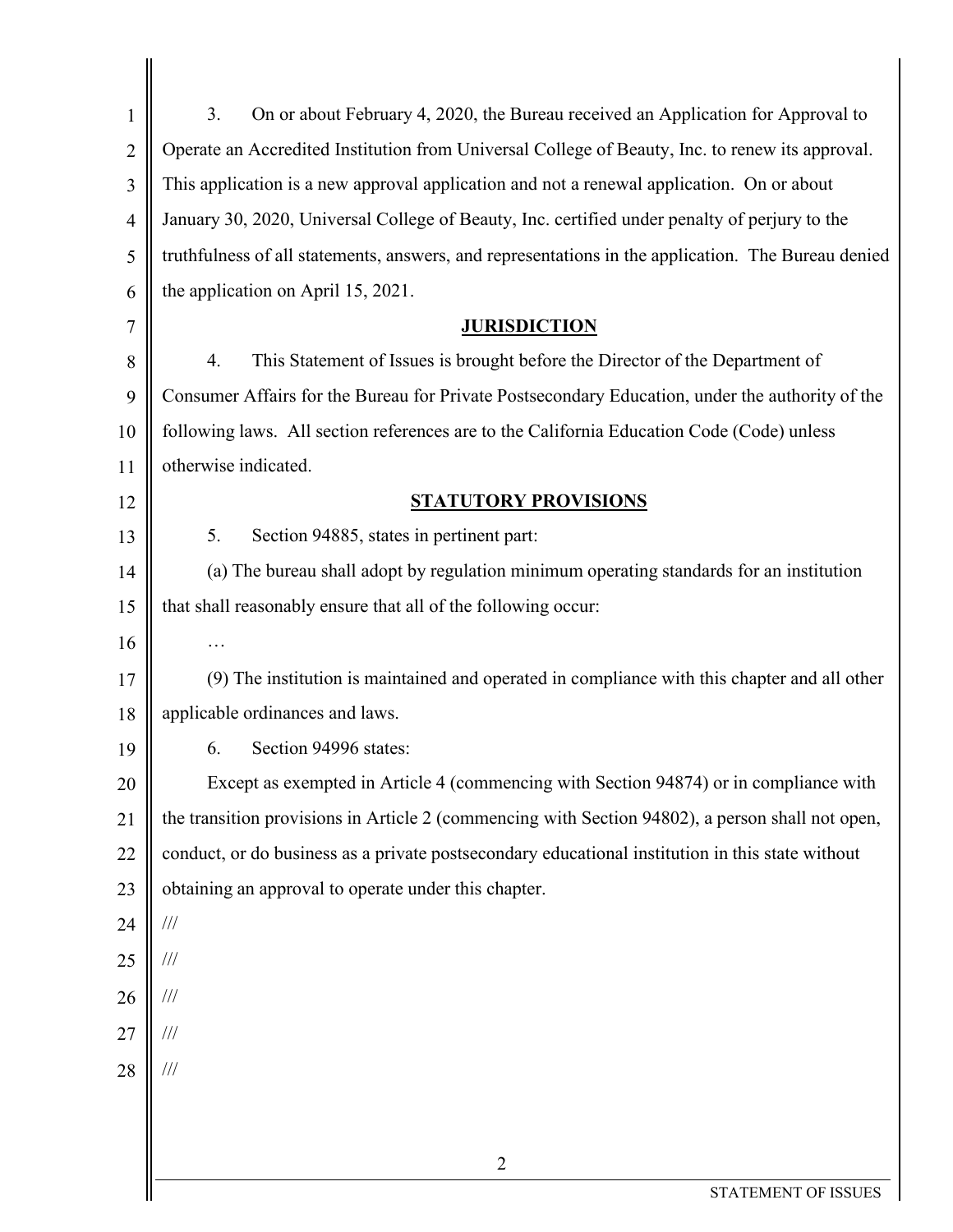$\begin{array}{c|c} \hline 1 & 7. & \text{Section 94887 states:} \end{array}$ 

| $\overline{2}$ | An approval to operate shall be granted only after an applicant has presented sufficient            |  |
|----------------|-----------------------------------------------------------------------------------------------------|--|
| 3              | evidence to the bureau, and the bureau has independently verified the information provided by the   |  |
| $\overline{4}$ | applicant through site visits or other methods deemed appropriate by the bureau, that the applicant |  |
| 5              | has the capacity to satisfy the minimum operating standards. The bureau shall deny an application   |  |
| 6              | for an approval to operate if the application does not satisfy those standards.                     |  |
| 7              | <b>REGULATORY PROVISIONS</b>                                                                        |  |
| 8              | 8.<br>California Code of Regulations, title 5, section 71390, states:                               |  |
| 9              | a) An applicant seeking approval to operate by means of its accreditation pursuant to               |  |
| 10             | Section 94890(a)(1) of the Code shall complete the "Application for Approval to Operate for an      |  |
| 11             | Accredited Institution," Form Application 94890 (rev. 2/10).                                        |  |
| 12             | (b) An applicant shall submit to the Bureau the form required by subdivision (a) of this            |  |
| 13             | section, a certified copy of its current verification of accreditation granted by its accrediting   |  |
| 14             | agency, and the appropriate application fee, as provided in Section $94930.5(a)(3)$ of the Code.    |  |
| 15             | (c) The application for Approval to Operate for an Accredited Institution shall include the         |  |
| 16             | following:                                                                                          |  |
| 17             | (1) The name, mailing address, telephone and fax numbers, website address and institution           |  |
| 18             | or school code of the institution.                                                                  |  |
| 19             | (2) The name, mailing address, e-mail address, telephone and fax numbers of the institution         |  |
| 20             | contact person for the purposes of this application.                                                |  |
| 21             | (3) The name, title and address of each person, as defined in section 94855 of the Code,            |  |
| 22             | who owns or controls 25% or more of the stock or an interest in the institution. The name, title    |  |
| 23             | and address of each general partner, officer, corporate director, member of the board of directors, |  |
| 24             | and any other person who exercises substantial control over the institution's management or         |  |
| 25             | policies. For the purpose of this paragraph, a person exercises "substantial control over the       |  |
| 26             | institution's management or policies" if the person has the authority to cause the institution to   |  |
| 27             | expend money or incur debt in the amount of five thousand dollars $(\$5,000)$ or more in any year.  |  |
| 28             | $/\!/ \!/$                                                                                          |  |
|                |                                                                                                     |  |

3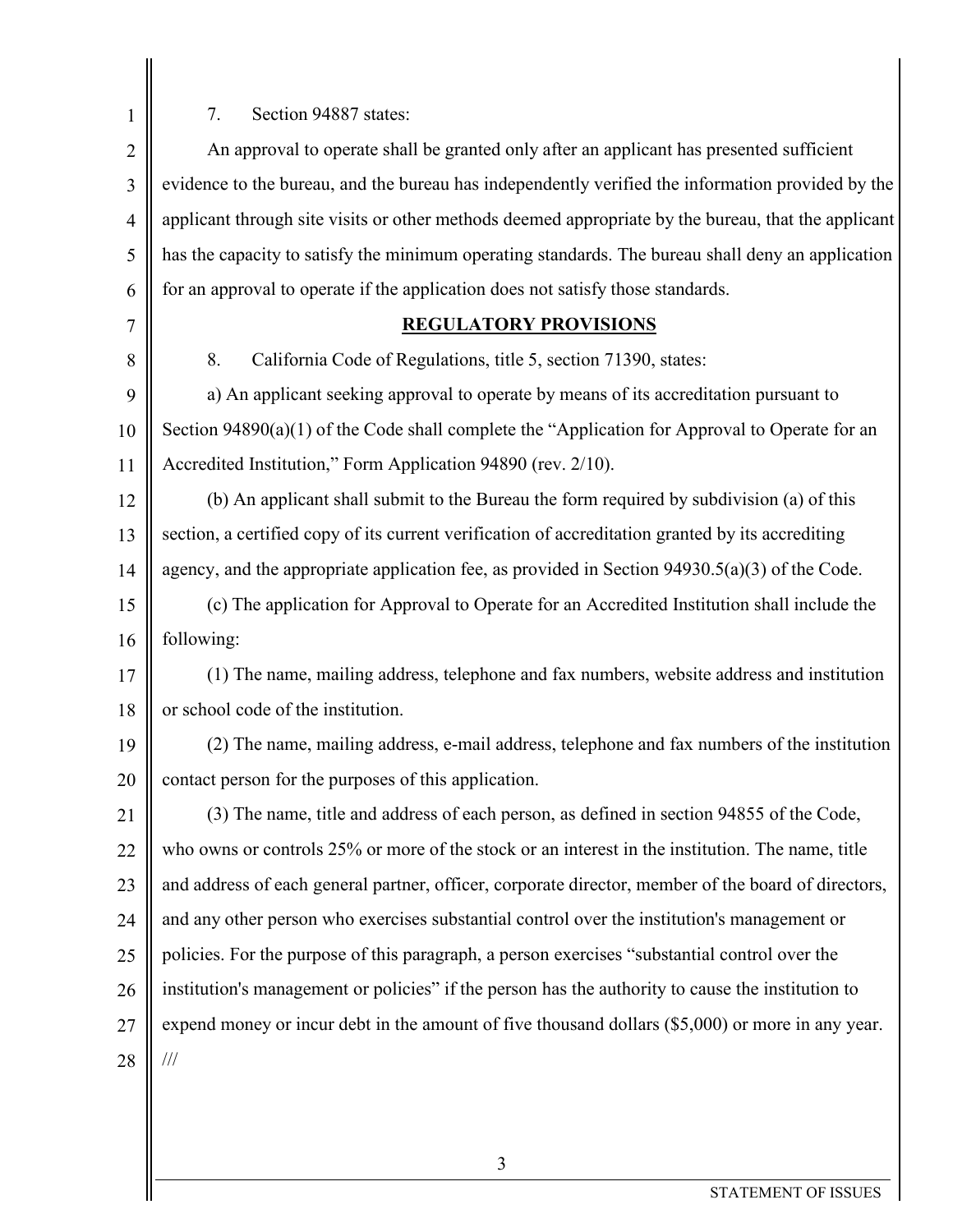| $\mathbf{1}$   | (A) For each address required, the institution shall provide a physical home address, and           |  |
|----------------|-----------------------------------------------------------------------------------------------------|--|
| $\overline{2}$ | may request that the address, email address, and telephone number, of each person described in      |  |
| 3              | paragraph (3) be maintained as personal information.                                                |  |
| 4              | (B) The federal employer identification number for partnerships or the social security              |  |
| 5              | number for individual owners identified in the application pursuant to section $71130(a)(1)$ .      |  |
| 6              | (d) The application shall be signed and dated, and each fact stated therein and each                |  |
| 7              | attachment thereto shall be declared to be true under penalty of perjury, as follows:               |  |
| 8              | (1) Signatories:                                                                                    |  |
| 9              | (A) Each owner of the institution, or                                                               |  |
| 10             | (B) If the institution is incorporated, the chief executive officer of the corporation and each     |  |
| 11             | person who owns or controls 25 percent or more of the stock or interest in the institution, or      |  |
| 12             | (C) Each member of the governing body of a nonprofit corporation.                                   |  |
| 13             | (2) The declaration shall be in the following form:                                                 |  |
| 14             | "I declare under penalty of perjury under the laws of the State of California that the              |  |
| 15             | foregoing and all attachments are true and correct.                                                 |  |
| 16             |                                                                                                     |  |
| 17             | $(Signature)$ "<br>(Bate)                                                                           |  |
| 18             | California Code of Regulations, title 5, section 74006, states:<br>9.                               |  |
| 19             | (a) An institution's annual fee is due within 30 days of the date on which the institution          |  |
| 20             | originally receives its approval to operate and each year thereafter on the anniversary of the date |  |
| 21             | of the original approval.                                                                           |  |
| 22             | (b) An institution shall pay its annual fee in addition to any other applicable fees.               |  |
| 23             | (c) The annual institutional fee is based on the institution's annual revenue. For purposes of      |  |
| 24             | this article, annual revenue is annual gross revenue.                                               |  |
| 25             | <b>FIRST CAUSE FOR DENIAL OF APPLICATION</b>                                                        |  |
| 26             | (Incomplete Application)                                                                            |  |
| 27             | Respondent's application is subject to denial under California Education Code section<br>10.        |  |
| 28             | 94887 and California Code of Regulations, title 5, section 71390, subsections (a) and (c)(3), as it |  |
|                |                                                                                                     |  |